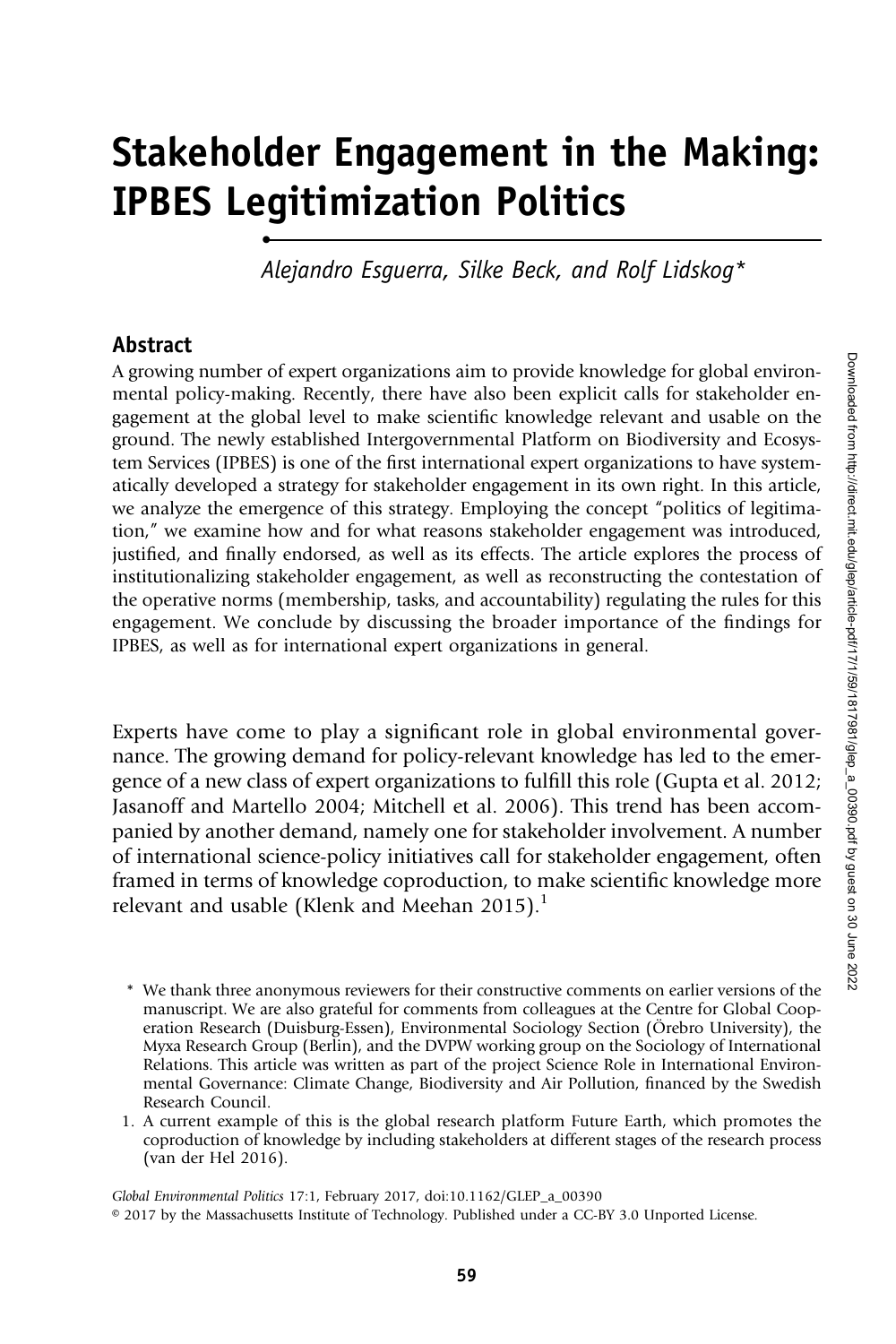The newly established Intergovernmental Platform for Biodiversity and Ecosystem Services (IPBES) is one of the first international expert organizations to have systematically developed a strategy for stakeholder engagement in its own right. This article explores how IPBES addressed this challenge and finally adopted a formal stakeholder engagement strategy (SES). In doing so, we address a crucial research gap: although there is a growing literature on the opening up of international organizations (Nasiritousi et al. 2016; Tallberg et al. 2013; Zürn 2014) and on the construction of local, situated legitimacy (Connelly 2010; Turnhout et al. 2015), little empirical research has been conducted on such participation in international expert organizations (Lidskog and Sundqvist 2011). One reason for this gap is that stakeholder engagement is almost always conducted as a local, small-scale, and place-based practice, with only few systematic, ambitious efforts to engage stakeholders in global environmental assessments (Saurugger 2010). For example, the Intergovernmental Panel on Climate Change (IPCC) already includes stakeholders, but it has not yet developed a formal strategy (Beck et al. 2014; Gupta et al. 2012). Institutional aspects of stakeholder engagement at the global level "have yet to be investigated sufficiently" (van der Hel 2016, 167).

In this article, we explore how an international expert organization incorporates stakeholder engagement into its operative norms. We apply the concept of the "politics of legitimation" by reconstructing how, why, and with what effects rules and principles guiding stakeholder engagement have been justified and finally adopted (Reus-Smit 2007). We focus in particular on contestation of the operative norms that regulate stakeholder engagement, because they determine membership, the assignment of tasks, and accountability (Reus-Smit 2007).

The emergence of the SES offers an excellent case for studying the politics of legitimation. The idea (simply) of bringing stakeholders to the table was challenged at a very early stage. This moment of uncertainty triggered the politics of legitimation. While there was relatively broad support for the participation of stakeholders in general, implementing it became a matter of justifying who should participate, for what purpose, and with what corresponding rights. Whereas expert organizations such as the IPCC claim to be neutral and are reluctant to openly deal with the politics underlying their activities,<sup>2</sup> IPBES "got its hands dirty," and put "messy" political questions such as participation and representation on the agenda of its intergovernmental negotiations (Klenk and Meehan 2015). Furthermore, the IPBES also faced the challenge of coping with a plurality of stakeholders, all of them defending their own particular claims for engagement; the spectrum ranged from representatives of United Nations organizations, multilateral environmental agreements, and the scientific community, to stakeholders from indigenous organizations and private organizations. Given the

<sup>2.</sup> See http://ipcc.ch/organization/organization.shtml, accessed March 15, 2016.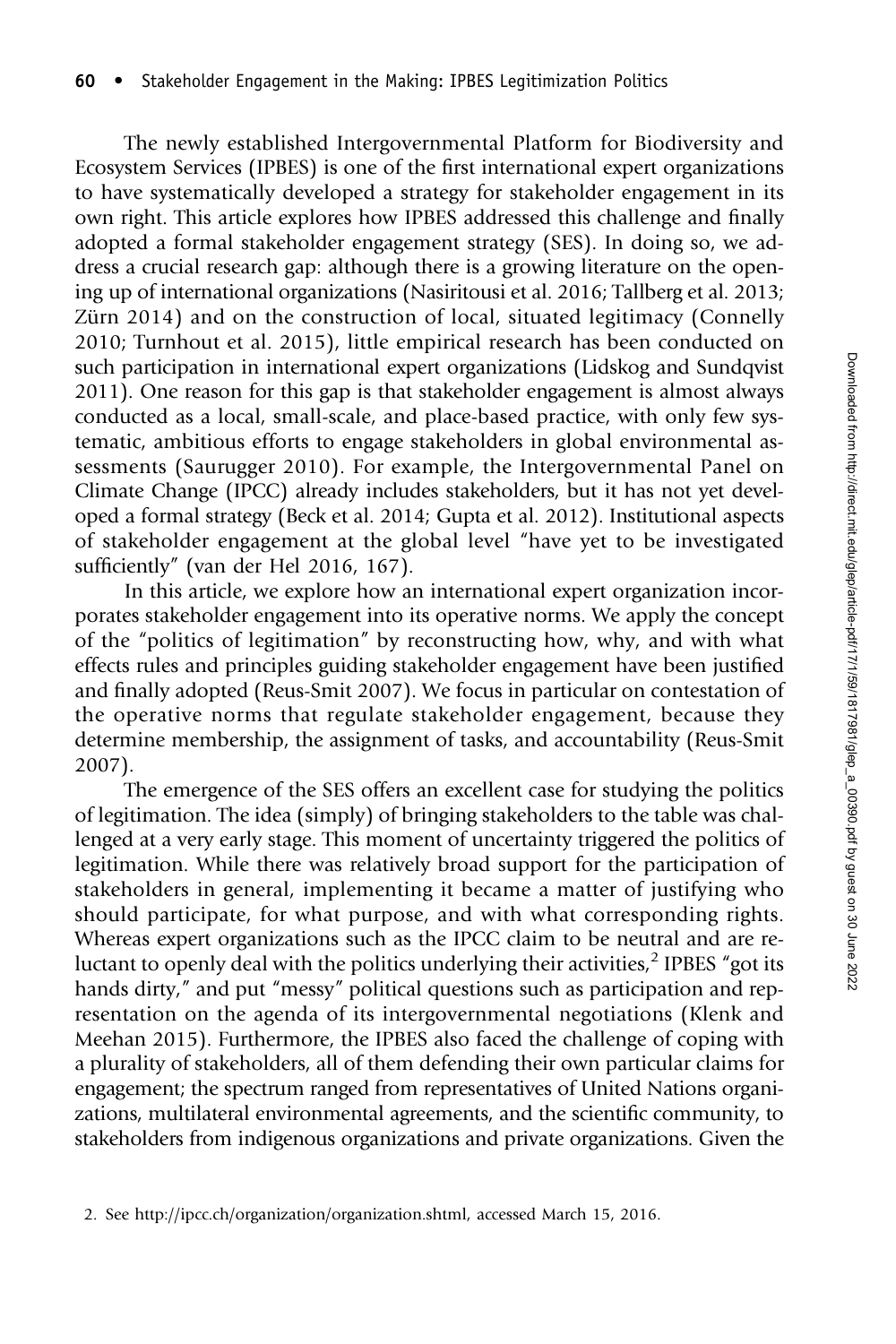broad and diverse spectrum of actors engaged, we reconstruct how IPBES was finally able to adopt a strategy that was accepted by all the actors involved.

Our empirical materials consist, first, of participant observations of smallscale workshops on stakeholder engagement, where for three years we followed the negotiation process, mostly involving representatives of science, conservation, and indigenous NGOs; next, we collected participant observations of the 2013 and 2015 IPBES plenary meetings in Bonn; and finally, we conducted a study of official documents from the IPBES (retrievable from the IPBES website) and reports from multiple stakeholders and intergovernmental meetings (retrievable from the IPBES website and IISD Reporting Services).

This article is divided into five sections. The next section provides an introduction to the concept of the politics of legitimation in international relations, which serves as our framework for analysis; we discuss how it can be applied to and operationalized for an expert organization. The third section describes the genesis of IPBES and explains the rationale behind its development of an engagement strategy. The fourth section then analyzes the process of negotiating the design of the SES. Focusing on the politics of legitimation, it examines how operative norms about the membership, tasks, and accountability of stakeholders are justified, included in intergovernmental negotiations, and finally adopted by the plenary. The concluding section discusses what lessons can be learned from the IPBES regarding stakeholder engagement in international expert organizations in general, and regarding the politics of legitimation.

## International Expert Organizations and the Politics of Legitimation: A Framework for Analysis

In this article, the concept of the politics of legitimation is used to analyze the negotiation of an institutional design for stakeholder engagement. In line with recent constructivist work, the concept refers to the different ways in which actors demand, challenge, and justify legitimacy (Reus-Smit 2007).

As Reus-Smit (2007) observed, political actors constantly seek to justify their identities, interests, practices, or institutional designs, and in doing so they engage in the politics of legitimation. This concept is in line with constructivist scholarship that claims that a merely procedural view of legitimacy (Bäckstrand et al. 2010) provides an insufficient basis for understanding citizen participation and evaluating the legitimacy of participatory action (Leino and Peltomaa 2012). Legitimacy cannot simply be derived from theoretical concepts or normative principles. As an alternative, constructivist scholarship addresses the important yet little understood issue of how the legitimacy of organizations comes into being and is maintained in a specific, situated context that also shapes an organization's interpretations (Connelly 2010; Leino and Peltomaa 2012; Turnhout et al. 2015). In this view, legitimacy is consequently fragile and open to challenge; it plays a reciprocal and highly political role. Also, these approaches shift the emphasis from "who" to "how" questions, by drawing attention to the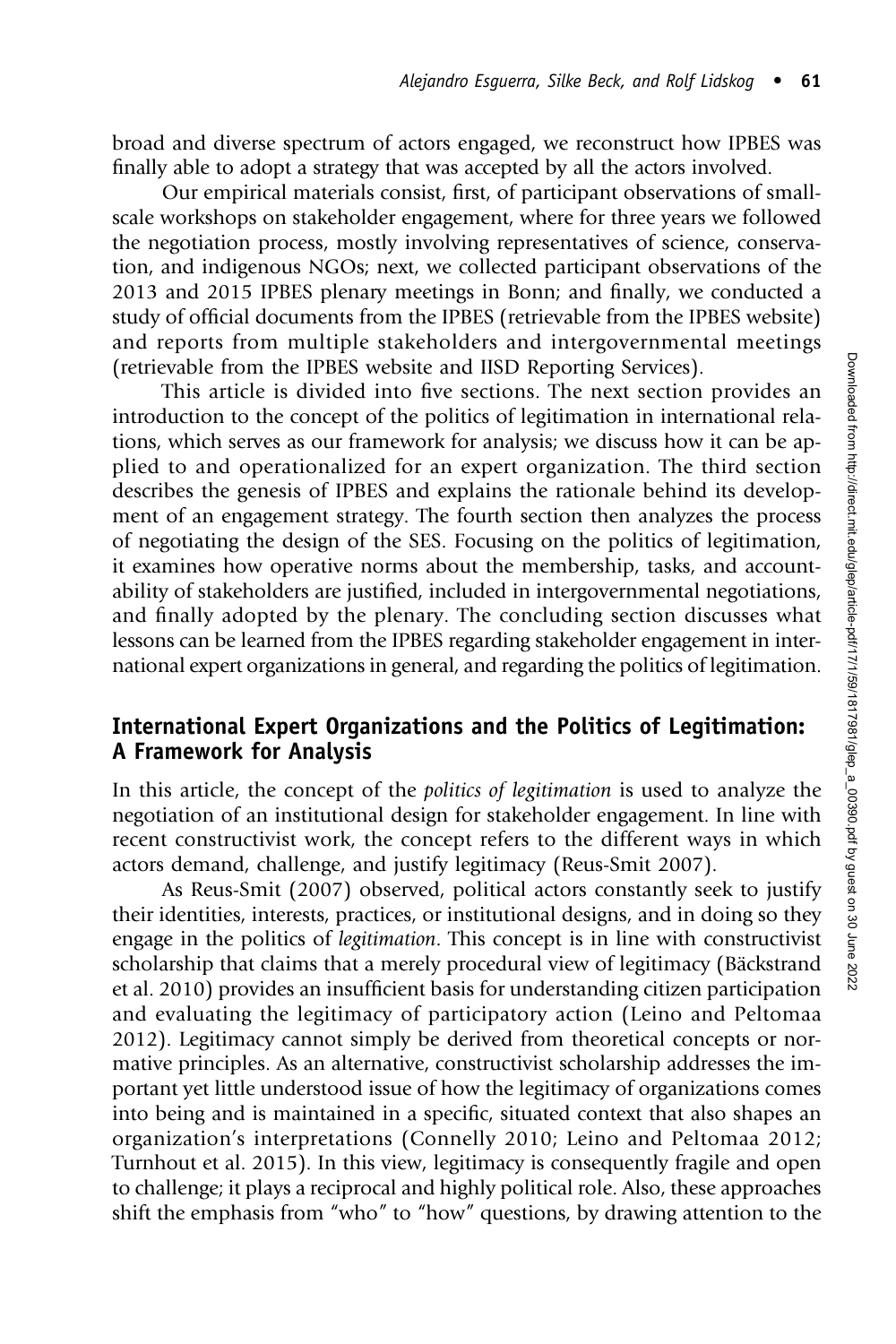practices through which claims of legitimacy acquire status and authority (Hajer 2009; Jasanoff and Martello 2004). Following Reus-Smit, the contestation almost always focuses on what should constitute the operative norms, and how they should be interpreted. When it comes to stakeholder engagement, these are specifically the operative norms that regulate membership, the assignment of tasks, and accountability, as well as the corresponding practices of justification.

In addition, we advance the scholarship by operationalizing the reflexive and a performative dimension of this concept. First, as Reus-Smit (2007, 159) held, politics is essential to the cultivation and maintenance of the legitimacy of an institution. He directed attention to moments where the legitimacy of an institution could no longer be taken for granted, but was challenged and had to be justified (Connelly et al. 2006). This reflexive element characterizes the emergence of an expert organization at the international level that faces a normative and institutional void, a lack of shared norms and rules according to which (legitimate) decisions should be made (Hajer 2009, 34). For example, in the case of IPBES, the operative norms regulating engagement were not given, but needed to be chosen and justified.

Second, the politics-of-legitimation lens focuses our attention on strategies to justify and institutionalize particular operative norms that have a performative dimension; they are by no means neutral, but have substantial practical implications. Following Foucault, constructivist scholarship has helped to show how forms of knowledge-making are not only critical, but also mutually constitutive of world-making ( Jasanoff 2012). From such a perspective, the politics of legitimation are not a simple, neutral input into policy, but a set of performative and reiterative practices that change the phenomena they seek to represent. Operative norms, for instance, specify who gets to participate in defining what forms of knowledge matter. They codify the rights and roles of actors within an organization, and determine how norms are put into practice, and thus constrain or enable agency. The definition of categories such as who speaks for science and who for stakeholders largely influences how stakeholders are "invited" and how rules of procedure are set up to guide the work of the organization (Chilvers and Kearnes 2016; Wynne 2007). For example, narrowly framing an environmental topic as a purely technical issue reduces the role of stakeholders to one of trusting or distrusting the experts, leaving little room for engagement (Lidskog and Sundqvist 2015).

To operationalize these insights for the empirical analysis, we examined how and to what end the involved actors justified and adopted norms, and what the effects of the choices were. The three operative norms studied here are as follows: the *membership* of stakeholders as constituencies as well as addressees; the  $task(s)$  delegated to stakeholders, which implicitly delineate lines of responsibility between stakeholders, scientists and governments; and the accountability and governance of stakeholders—how and by whom the work of stakeholders is monitored and regulated. We reconstructed the politics of legitimation—operationalized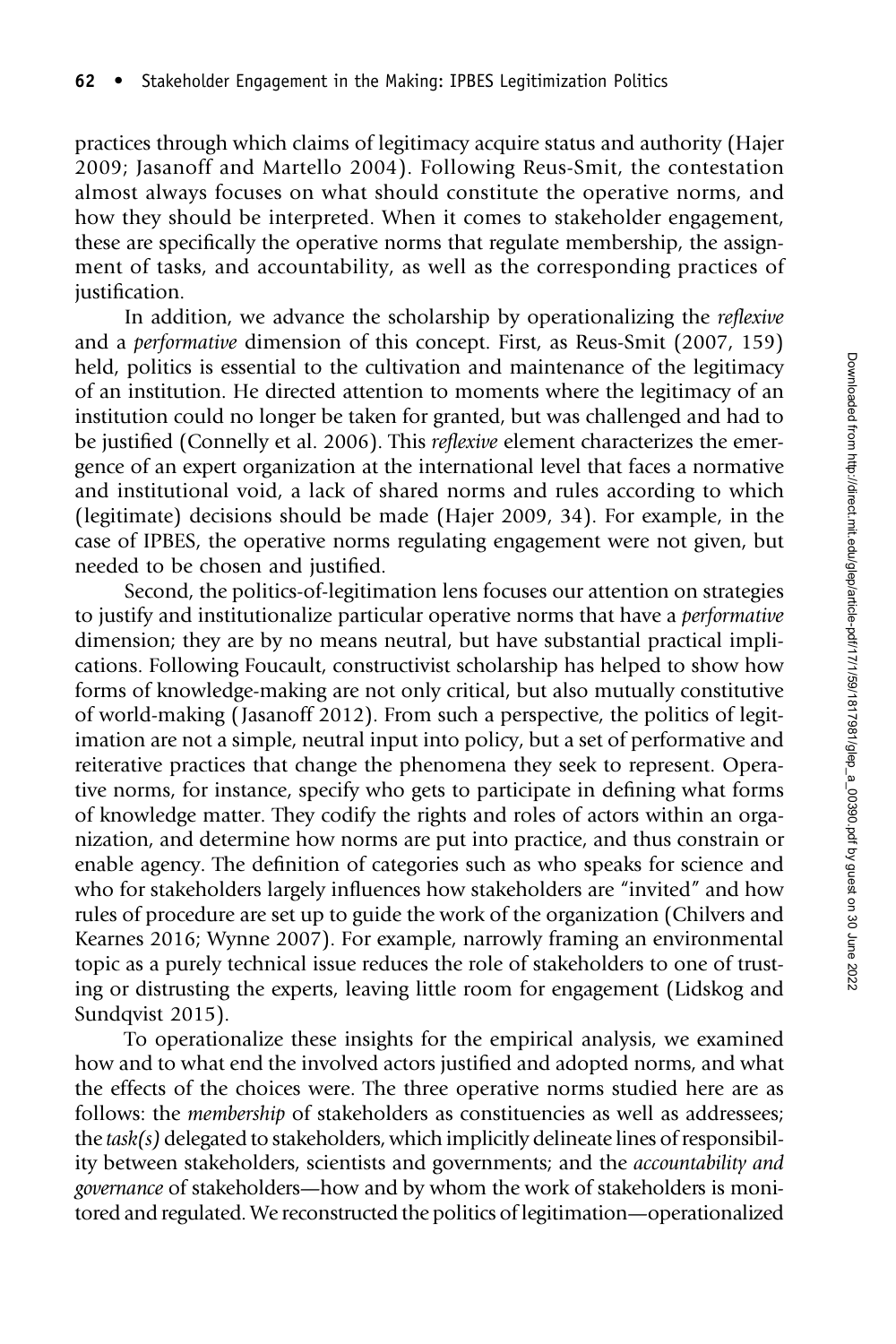as the negotiations about these three operative norms—by identifying how, when, and why the spectrum of choices of ways to include stakeholders was opened up, and when it was closed down (Stirling 2008).

## The Making of the IPBES and Its Rationale for Engagement

Throughout the 1990s, leading scientists as well as policy actors pushed for independent global scientific assessment in the field of biodiversity (Mauz and Granjou 2010). These efforts resulted in the Millennium Ecosystem Assessment (MA), which published its results in 2005 (Reid et al. 2006). Established in 2012 under the auspices of United Nations Environmental Programme (UNEP), the IPBES builds on the achievements of the MA and IPCC. After the MA, a series of intensive multistakeholder negotiations were held under the auspices of the UNEP, in which the representatives of governments, intergovernmental agencies, and science and conservationist NGOs were included. A major milestones occurred in 2010, at a meeting in Busan, Korea, where the main features of the future organization were adopted. Interestingly, in this multistakeholder setting it was decided that the new panel should—like the IPCC—be an intergovernmental organization. As result, it was governments that, in Panama in 2012, founded the IPBES as an independent intergovernmental organization open to all member countries of the United Nations. So far, the organization's plenary sessions have been held in Bonn, Germany ( January 2013); in Antalya, Turkey (December 2013); and again in Bonn ( January 2015). A small secretariat in Bonn assists the plenary and its two subsidiary bodies: the Bureau, which is in charge of the administrative functions, and the Multidisciplinary Expert Panel (MEP), which provides advice on scientific and technical matters.<sup>3</sup>

In the IPBES negotiations, we have reconstructed three interlinked rationales for why the actors called for and justified stakeholder engagement. First, during the scoping process it was recognized that the IPBES would need diverse forms of knowledge; producing yet another global assessment report on the state of biodiversity and ecosystem services science would not meet the needs of its audiences and would fail to support local action on the ground. Instead, in contrast to the IPCC's globalism, and informed by the experiences of the MA (Larigauderie 2015, 73), IPBES decided to pursue a global but multiscale assessment, and to complement this process by setting up three additional working areas: namely, knowledge generation, capacity building, and policy support. To perform these additional tasks, input from local stakeholders was required and representatives of "local" and "indigenous" knowledge were invited to the process (Borie and Hulme 2015). Stakeholders have access to knowledge about both the specific regional and local conditions and impacts of biodiversity loss,

<sup>3.</sup> It is staffed by twenty-five experts from different disciplines with a high level of expertise in biodiversity or alternative sources of knowledge, such as indigenous knowledge.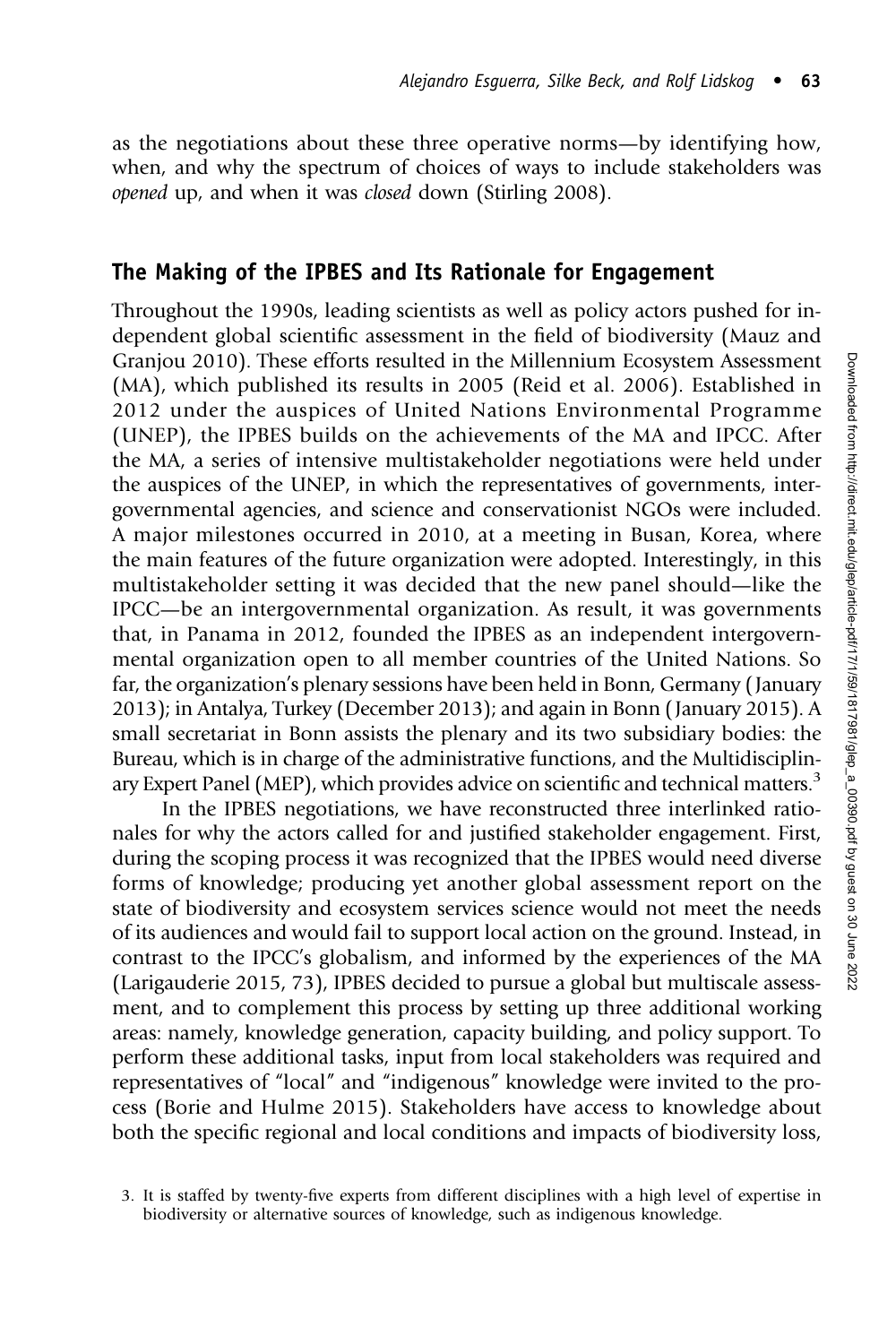and are key to the implementation of management strategies. Thus, IPBES sought, at least in words, to take seriously the claim that global environmental knowledge-making requires diverse voices and openness to diverse forms of knowledge.

Second, as leading involved scientists claimed, stakeholder participation was seen as a means to enhance the sense of ownership within and commitment to the IPBES process (see Watson 2005). These depended in part on "whether it has been produced through a participatory and inclusive process" (Gupta et al. 2012, 70). It was therefore seen as a way of ensuring buy-in regarding the final knowledge product (Nasiritousi et al. 2016). The rationale is that engaging stakeholders reduces skepticism toward research results, thus enhancing the likelihood of scientific knowledge having an impact (van der Hel 2016, 169).

Third, inviting those most affected to participate in knowledge-making and implementation can lead to better governance, since the active involvement of stakeholders is required if science is to provide useful products (see van der Hel 2016). If an expert organization on biodiversity includes those directly affected by ecosystem degradation and loss of biodiversity, most notably local and indigenous peoples, then the chances are high that tailored solutions will be developed.<sup>4</sup> The rationale for incorporating stakeholders into the processes of knowledge production was thus to enhance the effectiveness of the governance regime. In sum, the rationales for engagement were mainly instrumental, and had a strategic orientation toward promoting effective participation as a way to enhance the knowledge base and increase its relevance for decision-making, as well as to enforce global governance.

## Stakeholder Engagement: Tracing the Trajectory

Engaging stakeholders has remained a constant quest for IPBES (Opgenoorth et al. 2014), in both content and form. The negotiations turned out to involve dynamic processes in which the content of the agenda, the style of negotiation, and its context were substantially transformed. Throughout this process, various actor groups developed, justified, and constantly rewrote the engagement strategies. To account for this dynamic, we distinguish three phases: experimentation and opening up, translation into operative norms and conflict, and institutionalization and closing down. In each phase, new categories and operative norms emerged, and these norms were contested within and between the groups who commented (states and stakeholders) and those engaged in translating the often diverging comments into a new draft of the SES (the IPBES bodies). In what follows, we examine each phase by elaborating on the three operative norms of *member*ship, tasks, and accountability and governance of engagement.

<sup>4.</sup> http://www.millenniumassessment.org/documents/ bridging/bridging.17.pdf p 328/9, accessed March 15, 2016.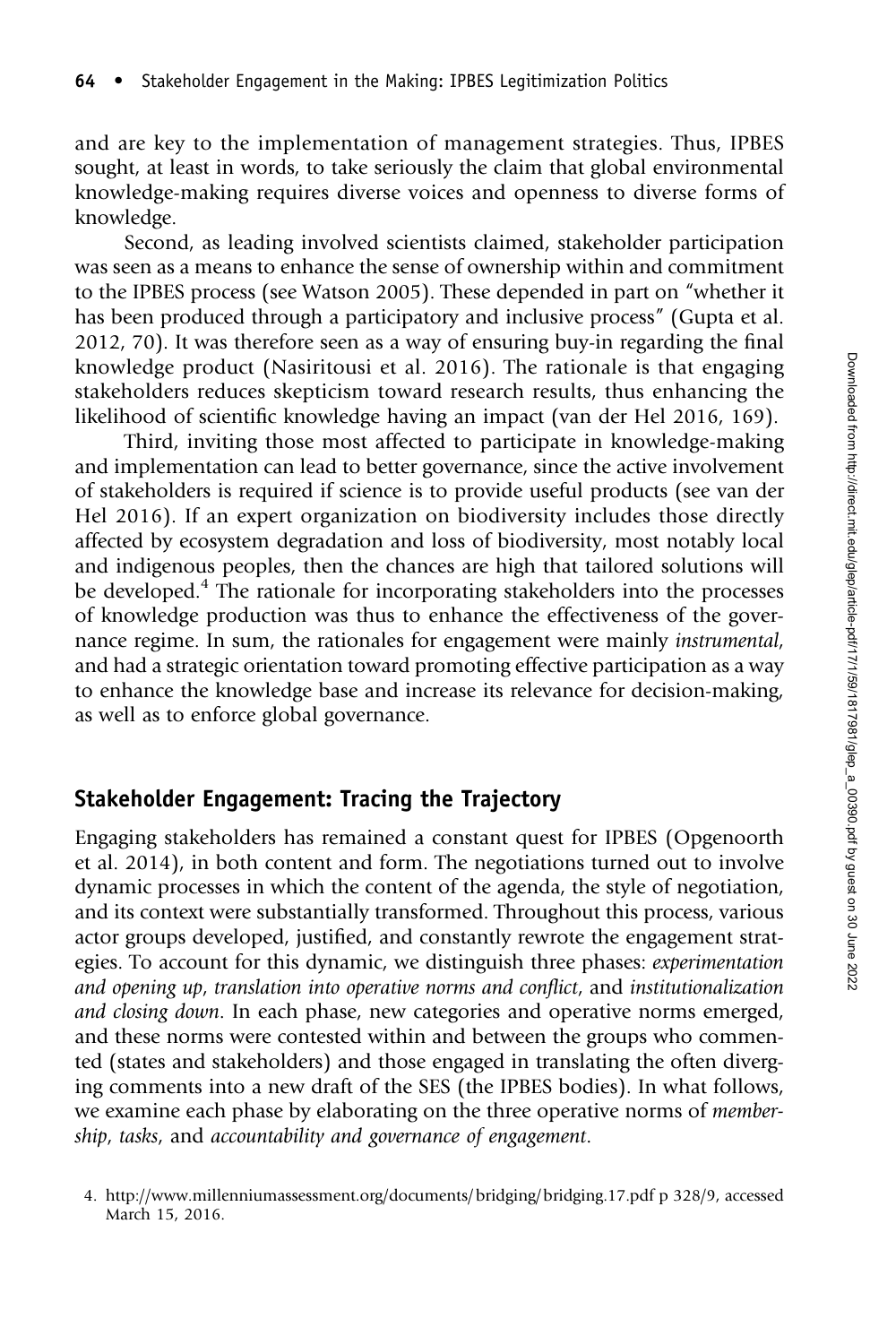#### Phase 1: Experimentation and Partial Opening Up

The IPBES plenary invited the International Union for the Conservation of Nature (IUCN) and the International Council for Science (ICSU)—both of which have been outspoken advocates of IPBES for many years—to

work with relevant stakeholders, including indigenous peoples and local communities, and the private sector, and with the secretariat, to prepare, in consultation with the Bureau and the Multidisciplinary Expert Panel, a draft stakeholder engagement strategy for supporting the implementation of the work programme. (IPBES 2013a, 1)

Following this request, IUCN and ICSU issued a call for a broad set of stakeholders (with 314 submissions received in response to 1,500 invitations) in spring 2013. A meeting then took place in Paris (2013) to produce a preliminary draft of the SES. This draft was reviewed by all invited participants, including those who did not attend (180 comments in total). The IPBES Bureau and the MEP revised the document at a meeting in June 2013.<sup>5</sup> The IPBES secretariat made this draft available online for an open review between June 17 and July 28, 2013. During that time, stakeholders met at the regional and subregional levels to discuss and comment on the document. In total, stakeholders as well as state representatives produced 81 comments that were then displayed on the IPBES website. In cooperation with the Bureau and the MEP, the IPBES secretariat incorporated the comments into the document in August before putting it online as one of the working documents for the IPBES plenary session in Antalya, Turkey, in December 2013 (IPBES-2).<sup>6</sup> While stakeholders and state representatives articulated the importance of this draft produced during the first phase, a concluding discussion on the SES was postponed, apparently "due to a lack of time" (IISD 2013).

Task: IPBES invited stakeholders to take part in "supporting the *implemen*tation of the work programme" (IPBES 2013a, 1, emphasis added). Instead of having stakeholders contribute to, or even take over, a broad range of tasks (such as scoping the agenda and policy support), their task, and thus their scope of engagement, was restricted to assisting with the implementation. However, a number of stakeholders challenged this narrow definition of their task. As an alternative, they demanded that the scope of stakeholder engagement be enlarged to encompass "developing the work programme and [participating] in other decision-making processes" (IPBES 2013b). The WWF, for instance, called for a broader set of tasks (including more rights), enabling them to make contributions "to decisions made by the plenary, Bureau and MEP." However, this statement was not included in the draft document prepared for the 2013 plenary session in Antalya.

6. This document appeared as IPBES (2013b).

<sup>5.</sup> The result was a document called "IPBES Intersessional Process, Online Review, Draft Stakeholder Engagement Strategy for Supporting Implementation of the IPBES Work Programme."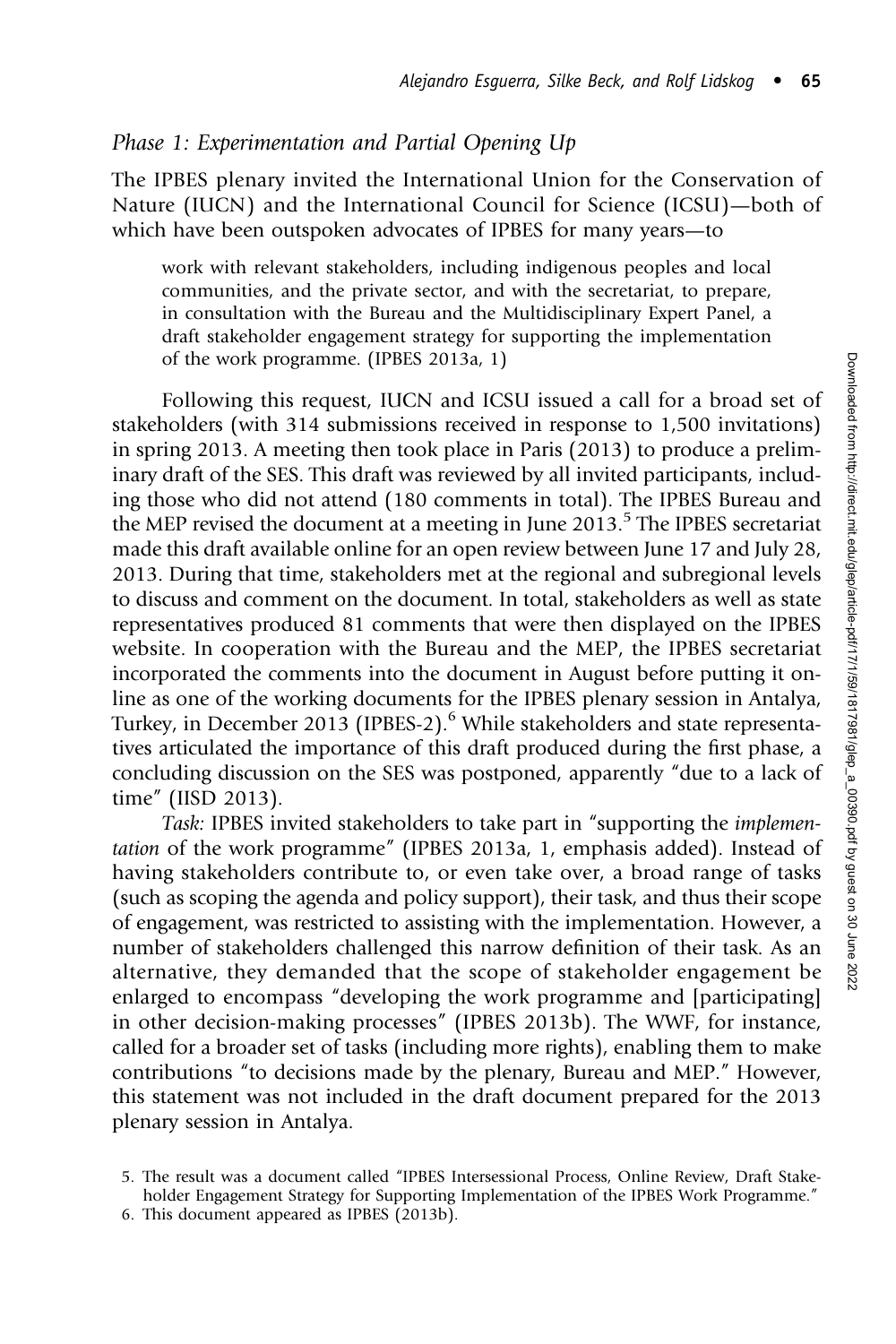Accountability and governance: During this phase, stakeholders were invited to develop an SES, while operative norms defining their accountability and governance were excluded from the negotiations. In accordance with the intergovernmental status of the platform, states decided on the final wording of the strategy and developed it in close coordination with other IPBES bodies. The secretariat and the MEP deleted statements in the draft that did not support the frame for the SES set by the plenary. This frame included a facilitator role for the two major science and conservationist NGOs, ICSU and IUCN. Their role was welcomed in general. However, some indigenous organizations stressed in small stakeholder meetings, as well as in the plenary, that ICSU and IUCN cannot speak for all stakeholders. Indigenous representatives underlined the need to "recognize the diversity of [stakeholder] groups collaborating with the Platform." <sup>7</sup> Along these lines, the issue of the representation and underrepresentation of stakeholder groups was raised frequently in the comments on earlier drafts of the strategy; this theme included the question of whether private firms should be involved. $8$ 

Among the states that commented on the draft, China argued that "fullscale stakeholder engaging actions will add considerable burden to IPBES, distract limited resources from the priority" (China 2013). In contrast, the Philippines requested the "establishment of institutional mechanism within IPBES to enable and facilitate stakeholder engagement in all activities" and to "be inclusive: enable access and effective participation of different stakeholders in IPBES processes and ensure that the diverse views of stakeholders are adequately presented and given due consideration" (Philippines 2013). While other states welcomed the engagement of stakeholders in general, they also stressed the need to deal with potential conflicts—such as asymmetries in capacity and financial resources. The problem of fair and balanced representation was explicitly addressed in the draft. As a result, the need to ensure "balanced representativeness in participation among the different stakeholders" (IPBES 2013b, 3) was taken up as a guiding principle.

Membership: The inclusion of the issue of legitimate representation on the agenda also opened up a discussion on who would actually count as a stakeholder. The Phase 1 draft states:

In the context of the implementation of the work programme, stakeholders are institutions, organizations or groups that:

(a) contribute to the activities of the work programme through their

experience, expertise, knowledge, data and information; and/or

(b) use the outcome of the work programme; and/or

(c) encourage, facilitate and support the participation of relevant individuals in IPBES activities; and/or

(d) are affected, positively or negatively, by the implementation of the work programme. (IPBES 2013a, 2)

<sup>7.</sup> See, for instance, www.iisd.ca/vol31/enb3110e.html, accessed March 15, 2016.

<sup>8.</sup> For an overview of all comments, see Heubach (2013).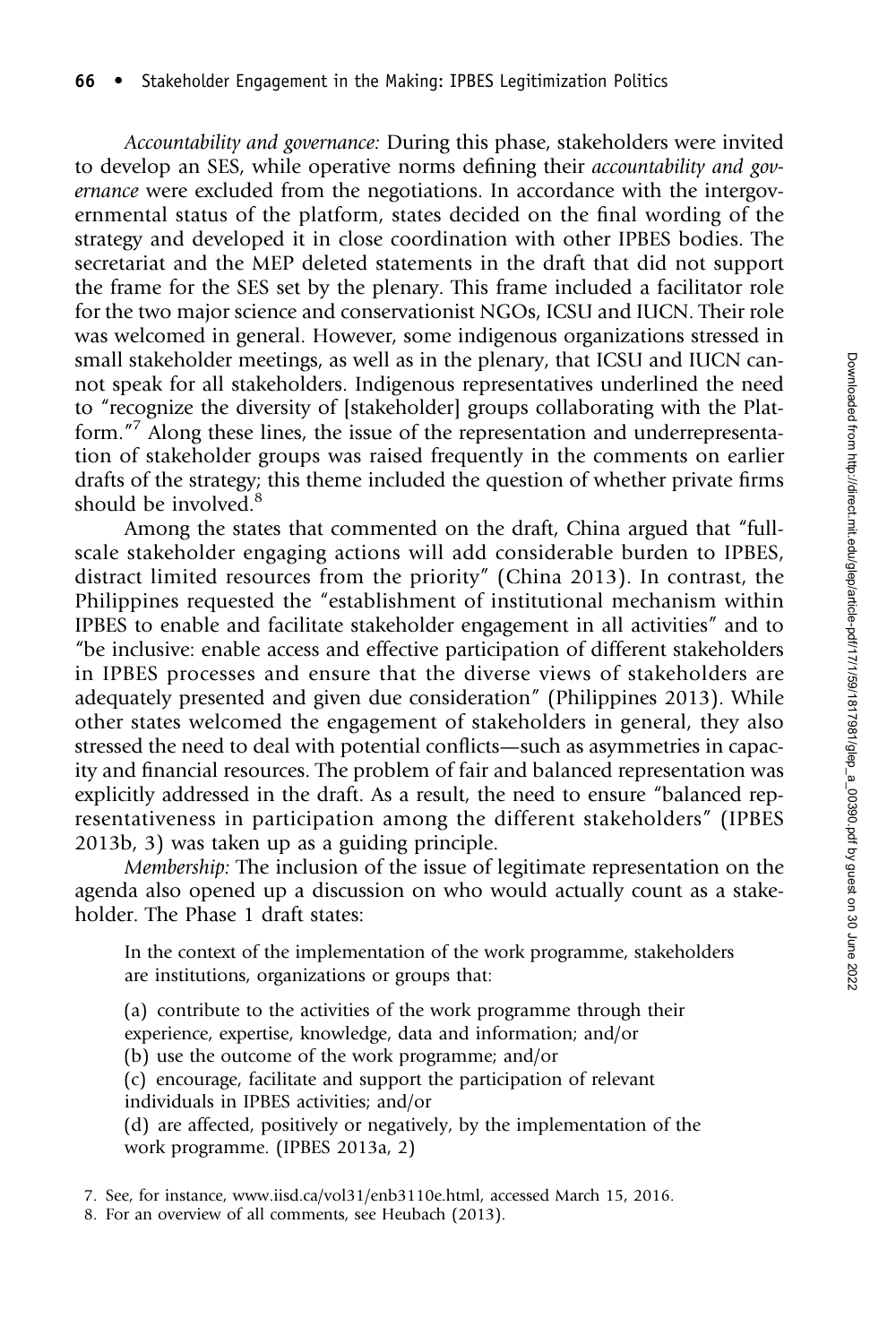As a result, the category of stakeholders is framed in an encompassing and inclusive way (by including the tasks of contributing, using, and encouraging (a–c). In fact, participants wondered how to identify potential "unknown stakeholders" that have not yet heard of IPBES. Along these lines, the Annex to the draft document provides a chaotic assemblage of criteria for the inclusion of stakeholders. It states that they should have the "relevant rights, knowledge, skills, experiences and qualifications" or the "capacity to take action" (IPBES 2013b, 6). An alphabetical list of potential stakeholders is then presented; this contains overlapping categories beginning with "academic education communities" and ending with "young people and children," with twenty others in between (IPBES 2013b, 6). Thus, we can observe a phase of opening up for negotiations on membership and its operative norm.

A number of critical issues also emerged during this phase. For instance, participants criticized the definition of a stakeholder and its lack of specificity. At the plenary sessions in Antalya (IPBES-2), the conflict over the categorical attributions of stakeholder status was explicitly expressed; ICSU and IUCN argued that "stakeholders should be seen as a relationship of partners and not just unspecified generic 'stakeholders'"(ICSU and IUCN 2013). Similarly, at a stakeholders' day prior to the meeting in Antalya, an indigenous peoples' representative articulated the concern that indigenous peoples "do not feel encompassed by the word 'stakeholders'" (IPBES Stakeholders 2013). Later, during the plenary, she said that "IPBES … must recognize … indigenous peoples and local communities, as knowledge-holders, rights-holders, and partners, and recognize our distinct contribution to the platform" (Carino 2013).

The notions of rights-holders and partners refer to the principle of being affected (d) by the strategy, quoted above. This principle is often cited in normative debates on the legitimacy of global governance. It states that "those who are affected by a decision (the impactees) should be entitled to have a say" in decisions (Marchetti 2012, 32). This far-reaching definition of stakeholders appeared in earlier drafts of the SES but was deleted when the secretariat, together with the Bureau and the MEP, prepared the document for the plenary meeting in Antalya. In this document, any mention of being affected that might result in a rights-based terminology had vanished.

This first phase can be characterized by a mode of experimentation (see Chilvers and Kearnes 2016), in which some operative norms were made open to influence by stakeholders while others were made closed to inputs through conventional framings of the task and accountability.

#### Phase 2: Translation into Operative Norms and Conflict

The IPBES plenary session in Antalya ended without a working session on the draft of the engagement strategy being held, and an interlude—the second phase—followed. The plenary requested that the IPBES secretariat provide a revised version of the SES draft without giving any specifications. Published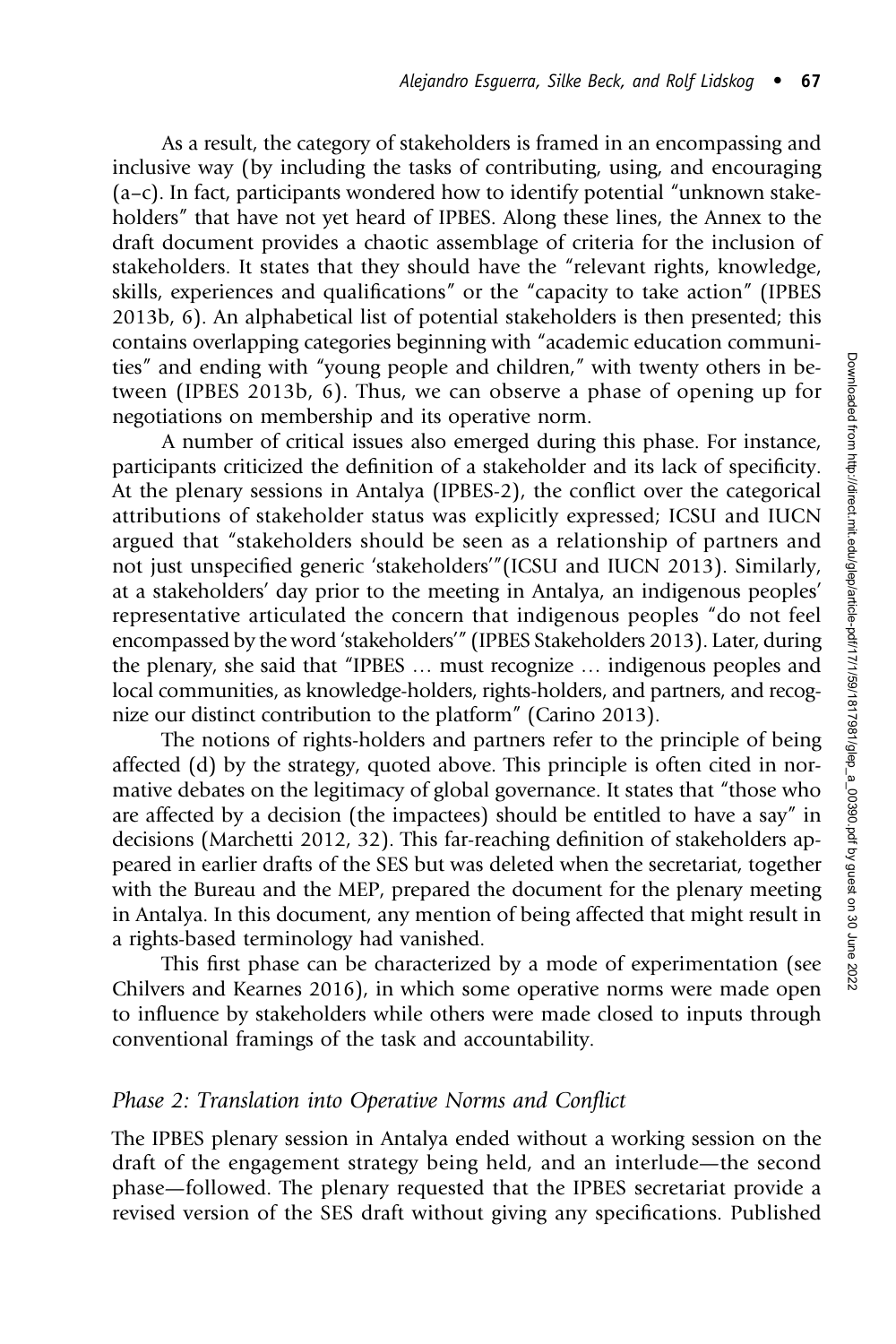online for comments by the secretariat in summer 2014, the revised version of the SES included an implementation plan and stated:

In drawing up this revised strategy, the secretariat also consulted the Stakeholder Engagement Standard (AA1000SES) developed by the Institute of Social and Ethical Accountability, which provides a framework to help organisations ensure that stakeholder engagement processes are purpose driven, robust and deliver results. (IPBES 2014b, 2)

Task: What is most striking about this new draft is its attempt to formalize operative norms for stakeholder engagement. In this context, the aim of formalization was to make sure that the SES procedures are "purpose driven, robust, and deliver results" (IPBES 2014b, 2). However, this type of formalization certainly contributed to restricting the available space for bottom-up and inclusive process (see Sundqvist et al. 2015).

Governance and accountability: This intervention by the secretariat shows that negotiating the content of stakeholder engagement can also lead to conflicts about who is actually in charge of the process—that is, about the accountability and governance of the strategy. Given the discussion above, one might expect the secretariat's formalized new draft simply to become the basis for negotiations in the plenary. However, in fall 2014, IUCN, ICSU, and the Germanybased Network NEFO held a Pan-European workshop and produced a response. It states, "we believe that the document IPBES/2CRP.6 [the older draft from Antalya] should be the basis for the development of a revised strategy" (IUCN, ICSU, and NEFO 2014). The document then further comments on the Antalya draft, basically ignoring the draft produced by the secretariat. It justifies this action with reference to the "wide stakeholder consultative process" and the review by members of the Bureau and the MEP that resulted in the Antalya draft (IUCN, ICSU, and NEFO 2014). This combined statement had an effect. The final draft for the negotiations presented at the 2015 plenary session in Bonn mainly built on the Antalya draft. Thus, the secretariat's attempt to impose formalization from above failed to make the draft more robust. As a consequence, it faced resistance from stakeholder groups and mobilized bottom-up processes.

Membership: This version (summer 2014) of the SES, published online by the secretariat, reframed the very notion of the stakeholder. Instead of defining stakeholders in line with the practice of contributing, encouraging, and using, as we quoted above, this version spoke of "three broad groups that need to be involved: policymakers … including the government officials of the 119 Member states of the IPBES, scientists and knowledge holders, … [and] practitioners (or implementers)" (IPBES 2014b). This recategorization is indicative of the constant struggle to come to terms with the contested concept of the stakeholder. This version would have undone the clear distinction between governments, on the one hand, and stakeholders, on the other, disturbing the allocation of power within the organization. That is why the notion of membership was once again up for negotiation in Bonn in 2015.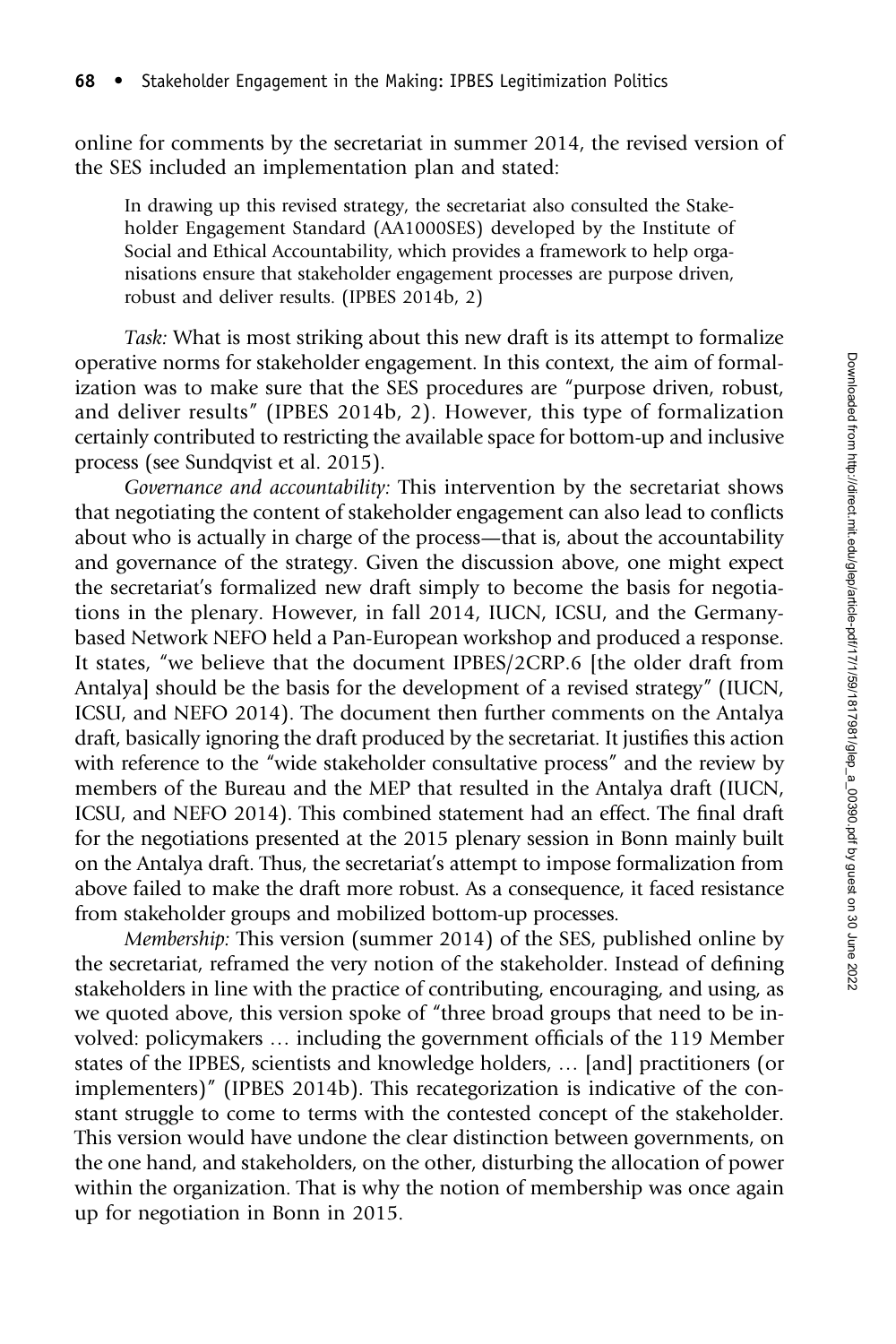#### Phase 3: Institutionalization and Closing Down

Task: The final phase of the strategy spans the negotiations at the IPBES plenary session in Bonn, 2015. For the first time, state representatives negotiated the SES draft in the plenary, as well as in a contact group, to remove the remaining brackets indicating disagreement from the document. The contact group, which was open to observers during its three-day meeting, essentially dealt with two major areas of concern: membership issues (eligibility criteria), and accountability and governance issues (oversight mechanisms).

Membership: The first concern emerged when the wording "balanced representation" of stakeholders was deleted from the document, because some states wanted to avoid funding requests that might result from use of the term. When it was excluded, a number of developing countries objected that stakeholder participation was and might continue to be dominated by Western countries. They insisted that the IPBES must ensure balanced participation. The negotiations paused; microphones were switched off and informal chatting in small groups of three or four dominated the scene. Delegates, especially from the USA and a number of developing countries, headed by China and Egypt, discussed alternative wordings that would satisfy the requests. As a result, questions about stakeholder membership became contested issues. With some delegates already suggesting that work on the document be postponed for another year, a solution was announced: IPBES "encourages all stakeholders representing, inter alia, their regional, disciplinary and knowledge systems in their diversity to collaborate with the Platform" (IISD 2015). "In their diversity" was the wording that finally resolved the crisis, expressing concerns about balanced representation without granting any specific rights. Furthermore, stakeholders were defined as "(a) Contributors: scientists, knowledge holders and practitioners and (b) End users: policymakers," merging the categorization of practice with that of actors (IPBES 2014a, 3).

Accountability and governance: To understand the dynamics of this debate, it is worthwhile to stress that informal meetings took place not only between state delegates,<sup>9</sup> but also between delegates and stakeholders. To give an example of this dynamic, each morning stakeholders would meet up to discuss the agenda of the day and how they would lobby delegates on stakeholder-related issues. One day near the end of the negotiations, part of the Chinese delegation, including its head, showed up at the morning gathering of the stakeholders. The participants at the stakeholder meeting briefly introduced themselves, stressing their diversity and the networks to which they were connected. Through an interpreter, a few cordial words were exchanged, after which the head of the Chinese delegation encouraged the stakeholders to continue their meeting while he remained in the room. The stakeholders discussed a few items

<sup>9.</sup> Due to their expertise in these matters, some (former) stakeholders have been nominated by states to become part of the state delegations.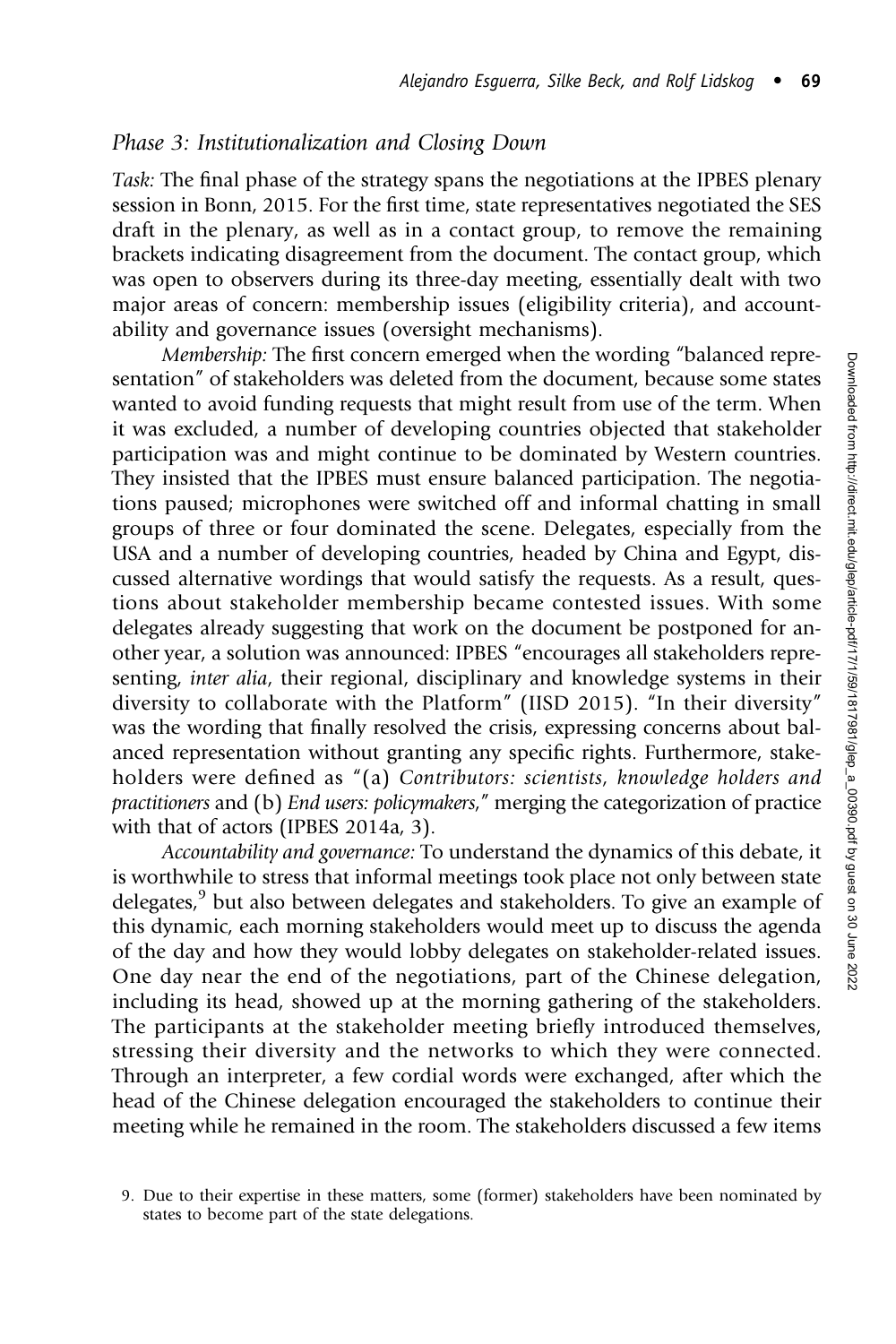halfheartedly for a while, and then the Chinese delegation explained that they had to leave to attend their own morning meeting. The situation remained unclear, and stakeholders were left wondering what this was all about.

Why could this sequence of events matter? Recall that it was China that had stated in Phase 1 that "full-scale stakeholder engaging actions will add considerable burden to IPBES," and suggested that it would instead be better to "engage a small group of key stakeholders" identified by the secretariat (China 2013). This position directly addressed the second concern, namely that of governance and accountability. The draft for the negotiations proposed two options for the proposed oversight (IPBES 2014a). In option 1, the development and operation of an engagement strategy remained essentially the responsibility of the secretariat. By contrast, option 2 suggested that the process be "overseen by an inclusive, open-ended forum of stakeholders … in collaboration with the secretariat" (IPBES 2014a, 2). These two options are indicative of the politics of legitimation, since they reflect the struggle over the meaning of engagement and how it should be governed. Option 1 presented a rather top-down model, whereas option 2 emphasized ownership and self-governance by stakeholders. However, with the proposal that notions of ownership and self-governance be handled by a stakeholder forum, conflicts about representation came to the fore again.<sup>10</sup> These concerned different regions (North and South) as well as an increase in the participation of powerful actors (not least from the industrial sector). Delegates explored different versions of these two options, came up with a third option, discarded it again, and continuously communicated new wordings back and forth with the heads of their delegations. China, in particular, was very reluctant to agree on a final text. Again, a small change of wording —from "forum" to "network"—made a consensus possible, since "network" indicates a lesser degree of institutionalization. In the adopted text, the responsibility mainly remains with the secretariat (similar to option 1). It requests "the secretariat, under the supervision of the Bureau and the Plenary and in collaboration with an open-ended network of stakeholders, to undertake the activities, as appropriate, set out in the initial implementation plan" (IPBES 2015, 98). The relationship between this open-ended network and IPBES remains to be specified. In other words, instead of creating an institutional sub-body of the IPBES, in which stakeholders would oversee their contributions to the organization, state representatives kept stakeholder engagement on a tight leash and did not integrate the open-ended network into IPBES's institutional design.

#### Conclusions: Context, Reflexivity, and Power

In this article we have highlighted how the politics of legitimation shaped both the dynamics and the design of the IPBES stakeholder strategy. In this concluding

<sup>10.</sup> The fourth draft enumerates a number of issues that need to be dealt with, such as eligibility and selection criteria, gender, disciplines, balance of regions, and so forth (IPBES 2014a, 2).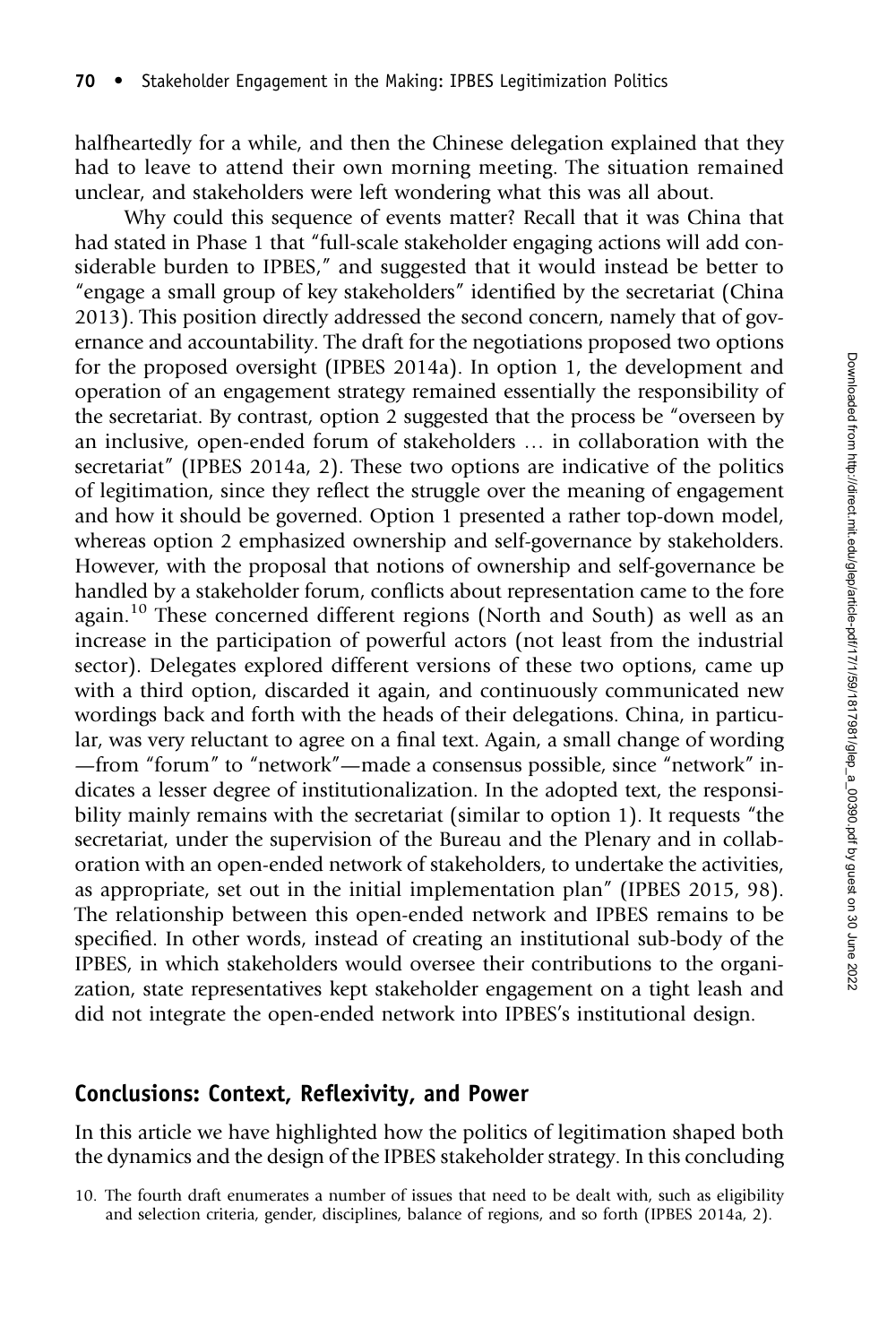section, we first draw some conclusions that are closely related to our empirical findings, and then discuss their wider importance for IPBES as well as for other international expert organization.

IPBES has included a broad spectrum of actors, and as a result it has had to respond to a diverse spectrum of legitimacy claims. By understanding the dynamics of the politics of legitimation in terms of opening up and closing down design choices for these operative norms, we can trace three phases through which the politics of legitimation has evolved.

In the first phase, we observed an opening up of the negotiation processes to a plurality of voices, and thus to a diversity of legitimacy claims. The politics-of-legitimation lens focused our attention on reflexive moments; during this phase, the prevalent instrumental mode of participation was challenged, and alternatives were put on the agenda by actors who justified participation on alternative, democratic grounds. Their rationale was to give stakeholders a substantial voice and to empower them. During this phase, we observed an *opening up* in relation to the definition of the rights and responsibilities of stakeholders.

In the second phase, we saw how crucial categories such as "stakeholders" (and their subcategories) themselves became sites of political contestation. Our analysis also demonstrated how and why operative norms determining stakeholder tasks, membership, and accountability affected the allocation of decisionmaking authority within the IPBES. The *performative* character of these operative norms offers a partial explanation of why stakeholder engagement and the norms regulating it became contested issues. In relation to this, conflicts over the allocation of authority are often rooted in more fundamental differences in values, such as competing rationales for engagement.

The third phase was characterized by attempts to close down the negotiation processes during the subsequent formal adoption of the SES. Our analysis also showed that calls for empowering a diversity of actors by giving them a voice were marginalized during the negotiation processes. Although terms such as "rights-holders" and "partners," which imply putting states and stakeholders on an equal footing, were frequently put forward, they were excluded from the final version of the SES. This resulted in an ambivalent situation. On the one hand, the adoption of the strategy was perceived as a crucial signal to stakeholders.<sup>11</sup> On the other hand, the increasing contributions of stakeholders inside the IPBES are not reflected in operative norms (such as the status of their membership and voting rights). As we have shown in this case study, while stakeholders were welcomed as knowledge holders, little room was afforded for their empowerment as rights holders or partners. The instrumental manner in which dominant actors justified participation also led to the exclusion of alternative voices or democratic visions of the engagement.

<sup>11.</sup> A number of stakeholders voiced their relief online when the document was finally adopted (IPBES Engagement Network 2015).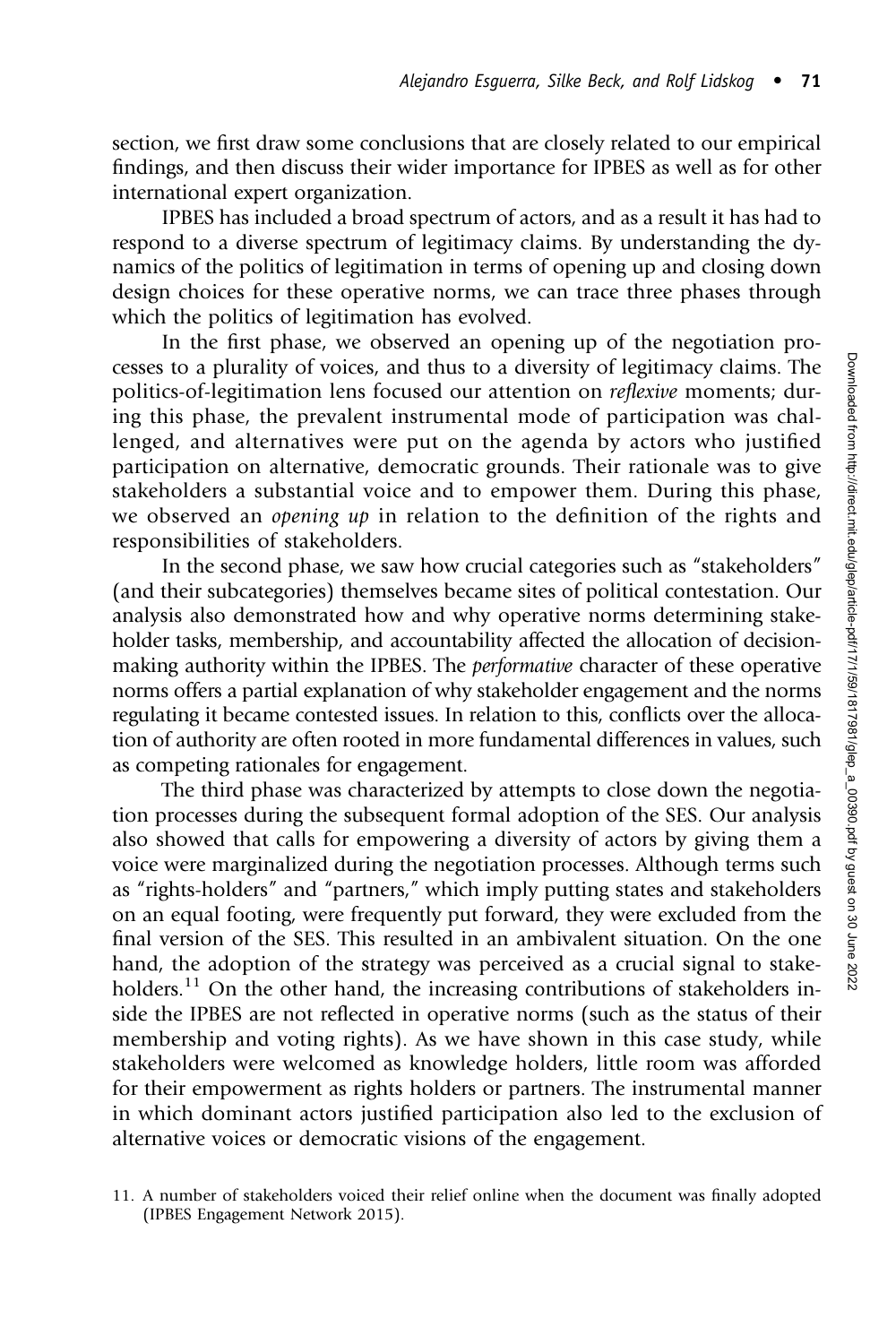What more general lessons can be learned from the IPBES about stakeholder engagement in international expert organizations in general, and about the politics of legitimation? We will stress three aspects that are of wider relevance: namely, lack of reflexivity, the institutional setting, and power asymmetries.

First, whereas engagement was used to enhance the relevance of IPBES's work, our case study demonstrates that increased engagement does not automatically bring about legitimacy, reflexivity, or relevance. This empirical outcome is in no way unique to IPBES, but characterizes a variety of cases in which norms of participation are invoked to address the needs of stakeholders. In these cases, although the process was opened up, the norm of effectiveness continued to dominate the construction of legitimacy, and there was limited scope for participation (Connelly et al. 2006; Turnhout et al. 2015).

Second, our case study shows that the institutional setting in which engagement practices are embedded has a critical impact on the dynamics of negotiations. Whereas the first phase of negotiations was conducted in informal settings such as workshops, making it possible to experiment with design options, the third phase was shaped by the intergovernmental setting, where innovative elements were systematically excluded. This empirical finding points to the decisive role that the secretariat and individual states can play in determining the rights of stakeholders within the IPBES. The intergovernmental status of the plenary and its consensus-based procedures contributed to a narrowing down of agendas. As result, they also limited the range of options put forward for debate in the negotiations. Alternatives to existing institutionalized procedures (such as elevating the official status of observer organizations) have been virtually excluded from the debate. These efforts have ultimately served to limit stakeholders' agency, and thus to protect the prevailing allocation of power between state and nonstate actors. This constraining effect of the institutional setting has also been observed in the case of the IPCC (Beck 2015; see also Haas and Stevens 2011).

Third, these empirical findings highlight the importance of taking into account the relationship between the politics of legitimation and power. The IPBES case study reveals how different actors tactically exploit the politics of legitimation to influence the process and its outcomes and to enhance their own influence. In this way, actors seek to influence the distribution of power and authority in the configuration of this new platform. To safeguard their influence, governments influenced negotiations within the IPBES plenary by controlling the processes and agendas (see Haas and Stevens 2011 for the case of the IPCC).

The prevailing asymmetrical allocation of decision-making power within the platform partly explains why stakeholders did not receive a voice. Governments are the only formal members of the IPBES with decision-making power in the plenary. As a result, they were in the position to formally adopt the SES and make final decisions about norms and rules of procedure. This can explain why options that might lead to a power shift, such as providing stakeholders with voting rights, have been excluded from the agenda for intergovernmental negotiations. This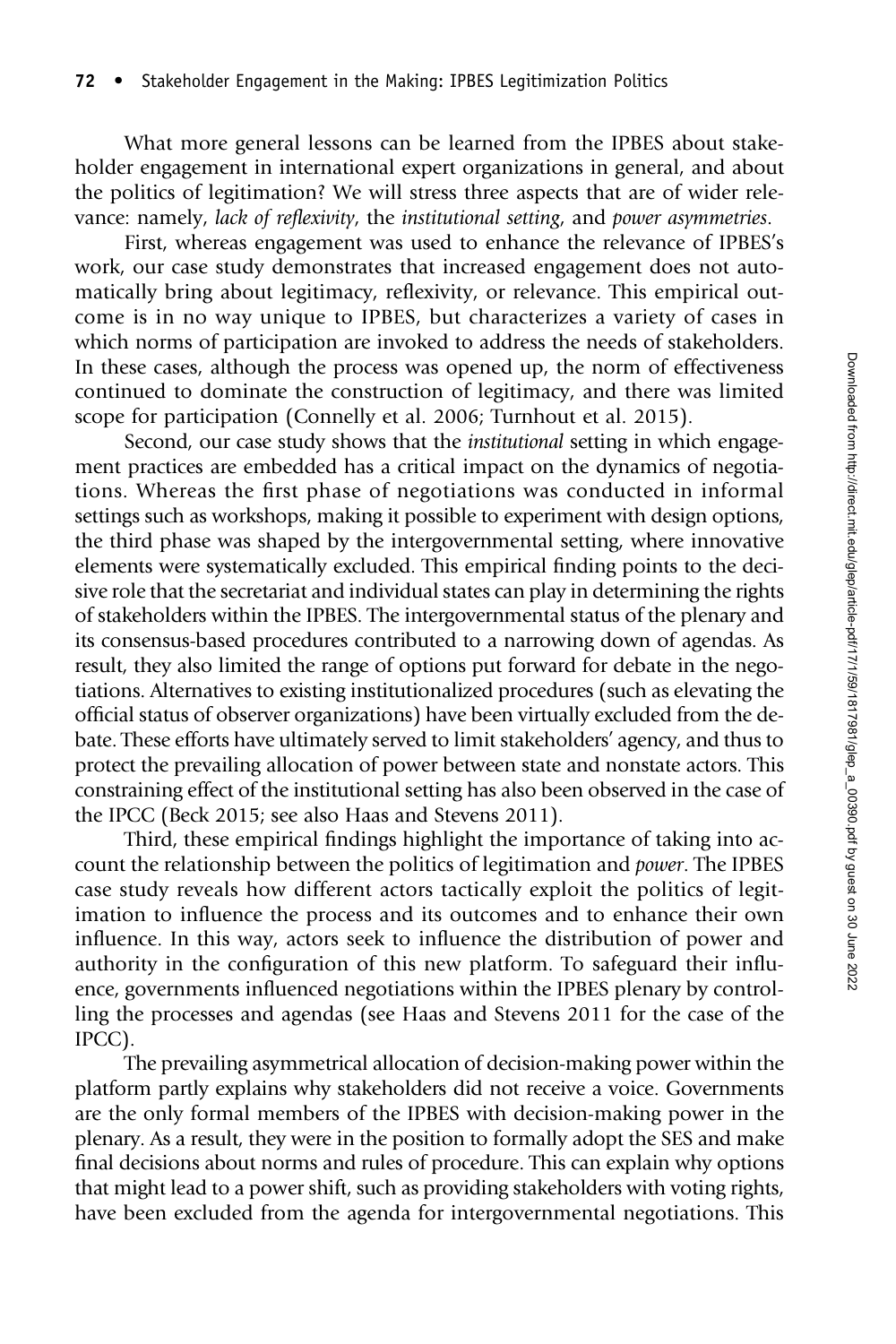asymmetry, enforced by the rules of procedure, has led to a growing mismatch between the growing tasks of stakeholders and their marginal representation in the main decision-making body of the platform (which once again may lead to a situation characterized by the politics of legitimation).

Also in line with other case studies, stakeholder engagement was finally shaped by the narrow intergovernmental setting, where scientists and governments only pay lip service to the importance of divergent voices, perspectives, and knowledges (for the case of the MA, see also Filer 2009). In many cases, this plea for participation was of a symbolic kind, with policy-makers and scientists publicly embracing stakeholder involvement while internally (backstage) following a narrowly scientific agenda (Chilvers and Kearnes 2016).

Stakeholder engagement has commonly been restricted to procedural questions such as how participation processes can improve the legitimacy of their outcome (see Mitchell et al. 2006). In this perspective, broader and more balanced participation is often assumed to lend greater neutrality, and thus legitimacy, to the end-product of the assessment. These procedural approaches, however, underestimate the extent to which, in a variety of global assessments, knowledge and power can be unequally available and differentially composed (Klenk and Meehan 2015). Power imbalances, biased representation, and the lack of access and capacities are challenges faced not only by IPBES but also by IPCC and Future Earth (van der Hel 2016).

Given that knowledge-making about the global environment is not simply a neutral input into policy, but a set of performative practices, constructivist scholarship has long been concerned with questions of representation and power in scientific advisory processes ( Jasanoff 2012; Turnhout et al. 2016). This scholarship has called for renewed attention to avowedly normative questions about whose visions are being accorded legitimacy, at the expense of what other ways of envisioning engagement? Are the people making the legitimacy claim the right kind of people to speak for the phenomena they represent? These persistent problems highlight the importance of openly addressing questions of representation, rather than defending the ideal of neutral expertise. The task for the future is therefore to analyze the politics of legitimation also in terms of how social and political asymmetries lead to inequalities in the "justification power" that enables persons or groups to contest given justifications and create new ones. Given the conditional, situated, and open nature of engagement, there is no general recipe for how to justify and maintain legitimacy. But even if, as we suggest, there is no simple or unitary model, ways of achieving a more self-aware and effective mode of engagement remain an important topic for exploration.

### References

Bäckstrand, Karin, Jamil Khan, Annica Kronsell, and Eva Lövbrand. 2010. Environmental Politics and Deliberative Democracy: Examining the Promise of New Modes of Governance. Cheltenham, UK: Edward Elgar.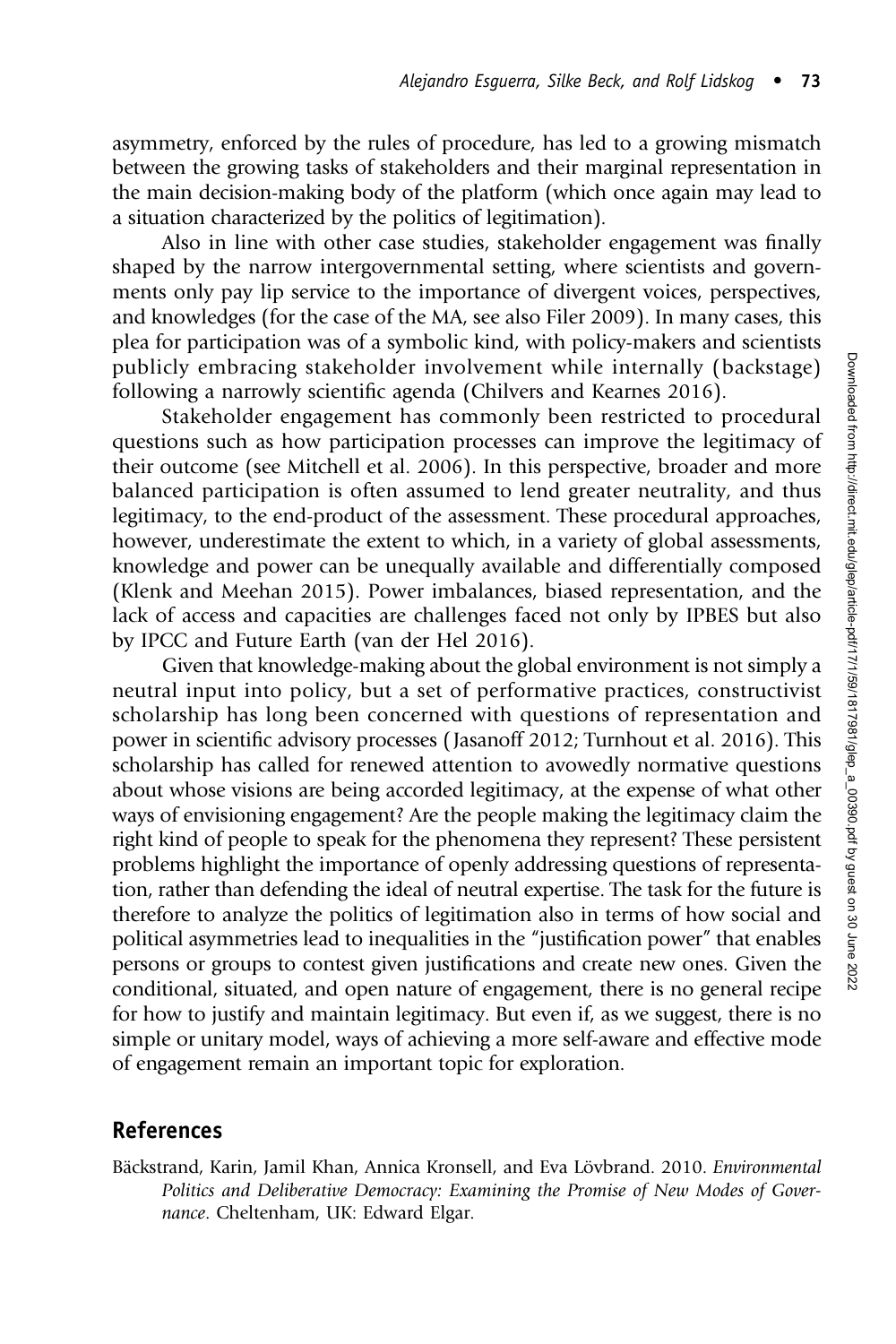- Beck, Silke. 2015. Science. In Research Handbook on Climate Governance, edited by Karin Bäckstrand and Eva Lövbrand, 286–296. Cheltenham, UK: Edward Elgar.
- Beck, Silke, Maud Borie, Jason Chilvers, Alejandro Esguerra, Katja Heubach, Mike Hulme, Rolf Lidskog, Eva Lövbrand, Elisabeth Marquard, Clark Miller, Tahani Nadim, Carsten Neßhöver, Josef Settele, Esther Turnhout, Eleftheria Vasileiadou, and Christoph Görg. 2014. Towards a Reflexive Turn in Global Environmental Expertise— The Cases of the IPCC and the IPBES. GAIA 23 (2): 80–88.
- Borie, Maud, and Mike Hulme. 2015. Framing Global Biodiversity: IPBES between Mother Earth and Ecosystem Services. Environmental Science & Policy 54: 487–496.
- Carino, Joji. 2013. Statement delivered by Joji Carino of the Forest People's Programme on behalf of the International Indigenous Forum on Biodiversity and Ecosystem Services at IPBES-2, Antalya, Turkey, December 9–14.
- Chilvers, Jason, and Matthew Kearnes. 2016. Remaking Participation: Science, Environment and Emergent Publics. London: Routledge.
- China. 2013. Comment: Draft Stakeholder Engagement Strategy for Supporting Implementation of the IPBES Work Programme. Available at www.ipbes.net/images/ Review%20sheet%20\_stakeholder%20engagement.pdf, accessed January 11, 2014.
- Connelly, Steve, Tim Richardson, and Tim Miles. 2006. Situated Legitimacy: Deliberative Arenas and the New Rural Governance. Journal of Rural Studies 22: 267–277.
- Connelly, Steve. 2010. Constructing Legitimacy in the New Community Governance. Urban Studies 48 (5): 929–946.
- Filer, C. 2009. A Bridge Too Far: The Knowledge Problem in the Millennium Assessment. In Virtualism, Governance and Practice: Vision and Execution in Environmental Conservation, edited by James G. Carrier and Paige West, 84–111. New York: Berghahn.
- Gupta, Aarti, Steinar Andresen, Bernd Siebenhüner, and Frank Biermann. 2012. Science Networks. In Global Environmental Governance Reconsidered, edited by Frank Biermann and Philipp H. Pattberg, 69–94. Cambridge, MA: MIT Press.
- Haas, Peter M., and Casey Stevens. 2011. Organized Science, Usable Knowledge, and Multilateral Environmental Governance. In Governing the Air: The Dynamics of Science, Policy, and Citizen Interaction, edited by Rolf Lidskog and Göran Sundqvist, 125–161. Cambridge, MA: MIT Press.
- Hajer, Maarten A. 2009. Authoritative Governance: Policy-Making in the Age of Mediatization. New York: Oxford University Press.
- Heubach, Katja. 2013. NeFo Report—Summary of Comments Received—IPBES SES 2013. Leipzig: Helmholtz Centre for Environmental Research—UFZ. Available at http://nefo.biodiv.naturkundemuseum-berlin.de/nefo/de/schnittstellen/produkte/ berichte, accessed February 22, 2016.
- ICSU and IUCN. 2013. Statements on behalf of ICSU, the International Council for Science, and IUCN, the International Union for Conservation of Nature, on Items 7(b). Available at www.diversitas-international.org/resources/news/news-2013/ IPBES2\_201312\_ICSUIUCNStatement\_Item7\_Final.pdf, accessed October 10, 2014.
- IISD. 2013. Summary of the Second Session of the Plenary of the Intergovernmental Science-Policy Platform on Biodiversity and Ecosystem Services. Antalya, Turkey, 9–14 December 2013. Earth Negotiations Bulletin 31 (13). Available at www.iisd. ca/vol31/enb3113e.html, accessed February 2, 2014.
- IISD. 2015. ENB Summary of IPBES-3 | 12–17 January 2015 | Bonn, Germany | IISD Reporting Services. Available at www.iisd.ca/vol31/enb3120e.html, accessed March 4, 2016.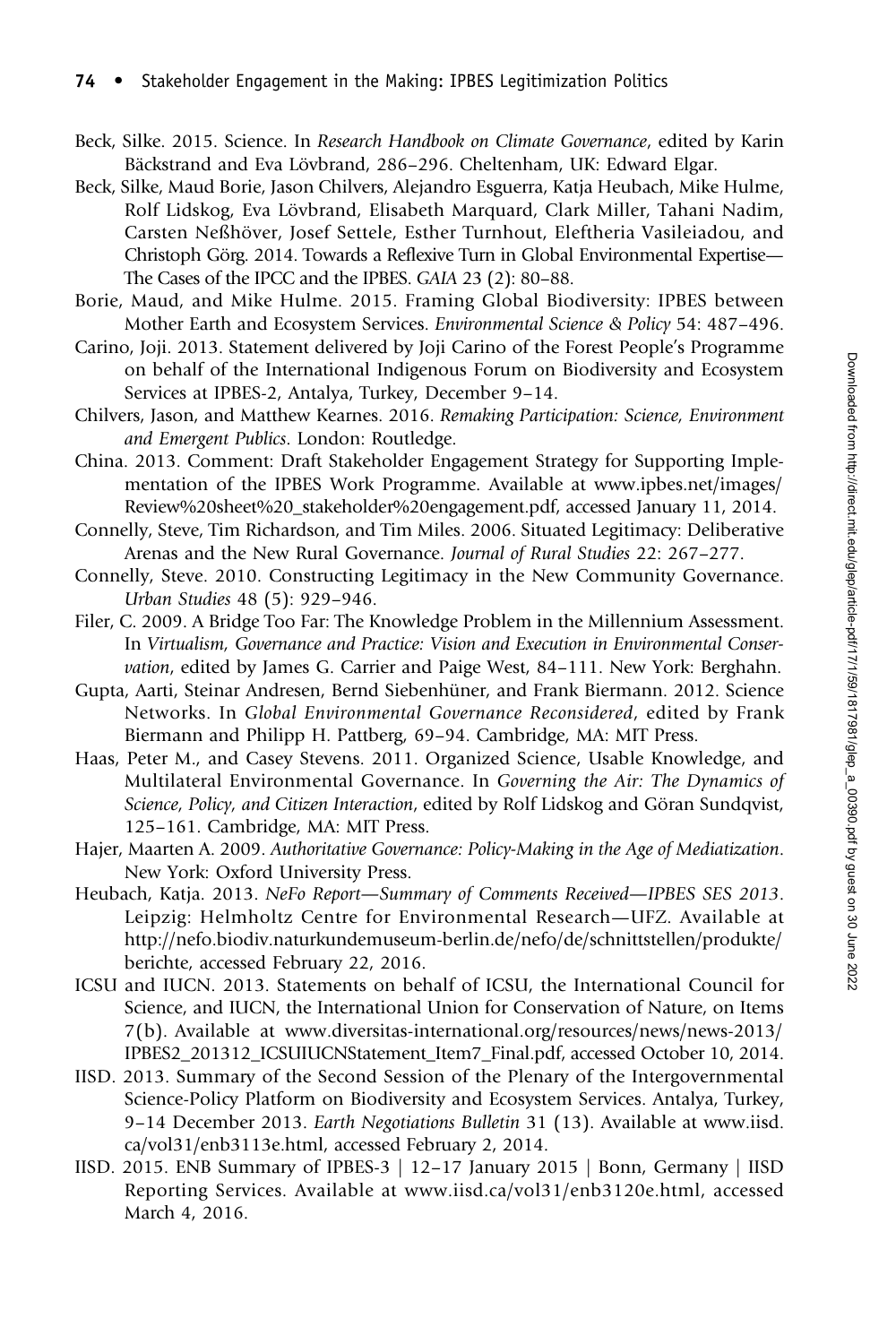- IPBES. 2013a. Draft Stakeholder Engagement Strategy for Supporting Implementation of the IPBES Work Programme: IPBES 2013 Intersessional Process. Online Review (17 June–28 July 2013). Available at www.ipbes.net/images/Draft%20stakeholder%20engagement %20strategy%20-%20for%20online%20review.pdf, accessed February 22, 2014.
- IPBES. 2013b. Draft Stakeholder Engagement for Supporting the Implementation of the Platform's Work Programme. IPBES/2/13. Available at www.ipbes.net/ images/documents/plenary/second/working/2\_13/ IPBES\_2\_13\_EN.pdf, accessed November 11, 2014.
- IPBES. 2014a. Revised Draft Stakeholder Engagement Strategy: Deliverable 4(d). IPBES/ 3/16. Available at http://ipbes.net/images/documents/plenary/third/working/ 3\_16/ IPBES\_3\_16\_EN.pdf, accessed November 11, 2014.
- IPBES. 2014b. Revised Draft Stakeholder Engagement Strategy: Intersessional Period, for Review—Deadline for Comments 3 October 2014. Available at www.ipbes.net/, accessed November 11, 2014.
- IPBES. 2015. Report of the Plenary of the Intergovernmental Science-Policy Platform on Biodiversity and Ecosystem Services on the Work of Its Third Session. Bonn: IPBES. Available at www.ipbes.net/sites/default/files/downloads/IPBES\_3\_18\_EN.pdf, accessed February 28, 2016.
- IPBES Engagement Network. 2015. Approved Text of the IPBES Stakeholder Engagement Strategy–Google Groups. Available at https://groups.google.com/forum/#!msg/ ipbes-engagement-network/APtWT1D4tFg/eQEP1Z2bpDUJ, accessed March 6, 2015.
- IPBES Stakeholders. 2013. Stakeholder Consultation before the Second Session of the IPBES Plenary (IPBES-2): Antalya, Turkey (Rixos Sungate Hotel—Room Maximus 1) Outputs of Day 2. Available at www.diversitas-international.org/resources/ news/news-2013/ IPBES2\_SHdays\_OuputDay2.pdf, accessed October 10, 2014.
- IUCN, ICSU, and NEFO. 2014. Outline of a Second Version of the IPBES Stakeholder Engagement Strategy. Copy with the Authors.
- Jasanoff, Sheila. 2012. Science and Public Reason. New York: Routledge.
- Jasanoff, Sheila, and Marybeth Long Martello. 2004. Earthly Politics: Local and Global in Environmental Governance. Cambridge, MA: MIT Press.
- Klenk, Nicole L., and Katie Meehan. 2015. Climate Change and Transdisciplinary Science: Problematizing the Integration Imperative. Environmental Science and Policy 54: 160–167.
- Larigauderie, Anne. 2015. The Intergovernmental Platform on Biodiversity and Ecosystem Services (IPBES): A Call to Action. GAIA 24 (2): 73.
- Leino, Helena, and Juha Peltomaa. 2012. Situated Knowledge—Situated Legitimacy: Consequences of Citizen Participation in Local Environmental Governance. Policy and Society 31: 159–168.
- Lidskog, Rolf, and Göran Sundqvist. 2011. Science-Policy-Citizen Dynamics in International Environmental Governance. In Governing the Air: The Dynamics of Science, Policy, and Citizen Interaction, edited by Rolf Lidskog and Göran Sundqvist, 323–359. Cambridge, MA: MIT Press.
- Lidskog, Rolf, and Göran Sundqvist. 2015. When Does Science Matter? International Relations Meets Science and Technology Studies. Global Environmental Politics 15 (1): 1–20. doi:10.1162/GLEP\_a\_00269.
- Marchetti, Raffaele. 2012. Models of Global Democracy: In Defense of Cosmo-Federalism. InGlobal Democracy: Normative and Empirical Perspectives, edited by Daniele Archibugi, Mathias Koenig-Archibugi, and Raffaele Marchetti, 22–46. Cambridge: Cambridge University Press.